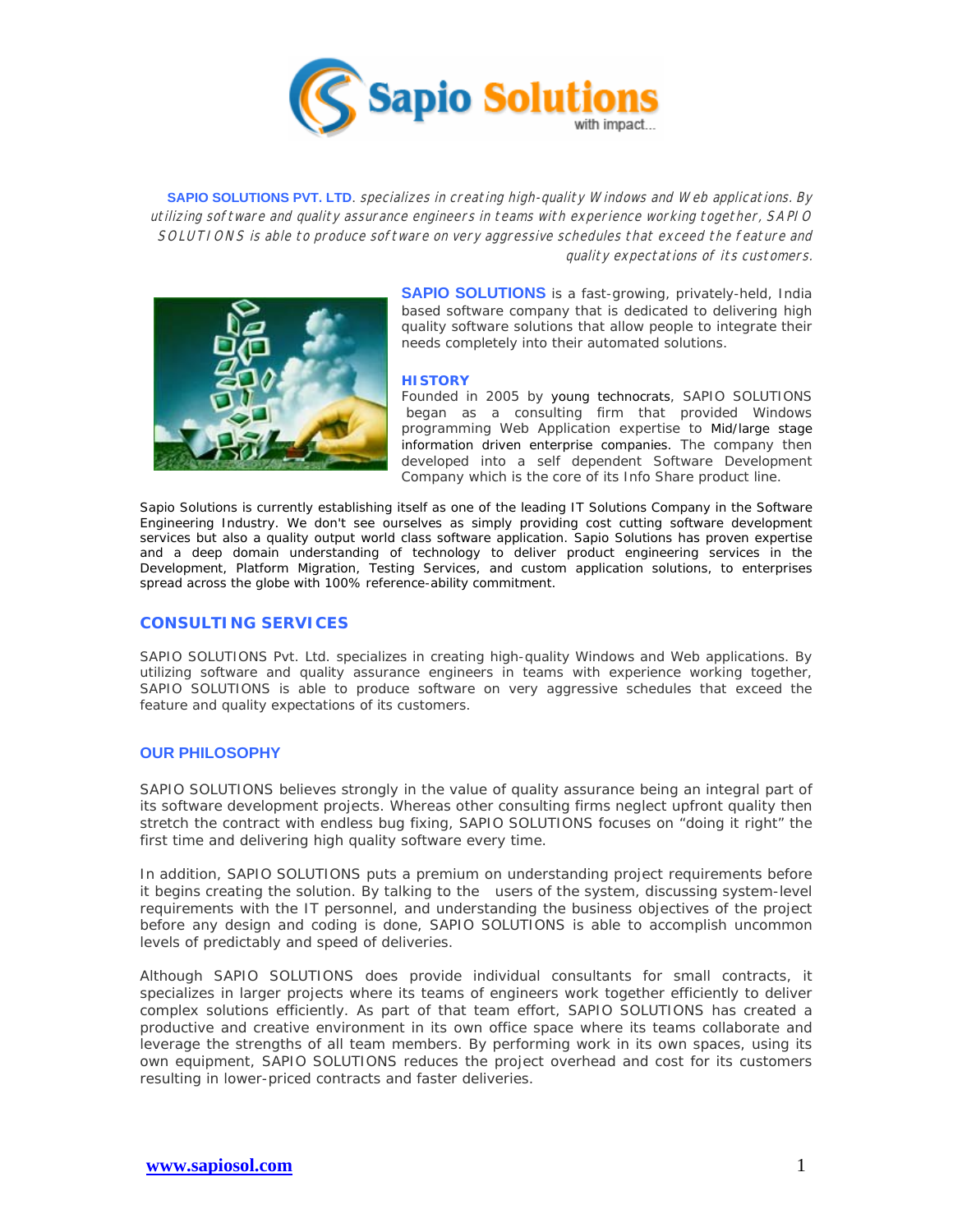

### **EXPERIENCE**

The principals of SAPIO SOLUTIONS, who also serve as the senior architects and developers, have an average of 12 years experience in the software development industry in positions ranging from software engineer to Vice President in prestigious software development companies. They have successfully produced software in the shrink-wrapped, enterprise, government, and consulting industries. In addition, they have successfully delivered products utilizing offshore development teams. That experience and the offshore contacts SAPIO SOLUTIONS maintains allows it to quickly expand its development team in a costeffective manner.

# **EXECUTIVES PROFILES**

**M. Surya** Managing Director

**Mr. Surya M, Managing Director** in Sapio Solutions. He has Masters Degree from Osmania University and also he has a Diploma in Personnel Management from Annamalai University. Mr. M. Surya has over 4 years of rich experience, at various management levels, with various organizations before entering into SAPIO SOLUTIONS.

#### **M. Kiran Kumar** Business Development Operations

**M. Kiran Kumar, Operation Manager,** SAPIO SOLUTIONS.. He has Masters Degree in Computer Sciences from Osmania University also has specialization in Software Quality. Mr. Kiran Kumar has over 7 years of experience in handling various operations in Software Companies and also plays a significant role in guiding the technical Department of SAPIO SOLUTIONS.

**A. Jaipal Reddy** Director HR

**Mr. Jaipal Reddy A. heads the Human Resource Department** in Sapio Solutions. He is also one of the Board of Directors of the company. He has Bachelors Degree in Technology from Bangalore University and also he has a Diploma in Personnel Management from Annamalai University. Mr. A. Jaipal Reddy has over 6 years of rich experience, at various management levels, with various organizations before entering into SAPIO SOLUTIONS.

# **S. Sridhar Reddy**

Technical Director

**Sridhar Reddy.** has a Bachelors Degree in Sciences and AMIE in Electronics and Communications. Mr Sridhar Reddy has co-authored a number of concepts relations to his Software Development work in Government Organizations and Private Organization besides his experience in Singapore as IT Manager. Sridhar Reddy has over 14 Years of leadership and hands on experience in the software industry. He has held senior level management position in research and development, technical support, quality assurance, training and consulting disciplines. Presently he is concentrating in ICT Project shortly to be launched in Andhra Pradesh.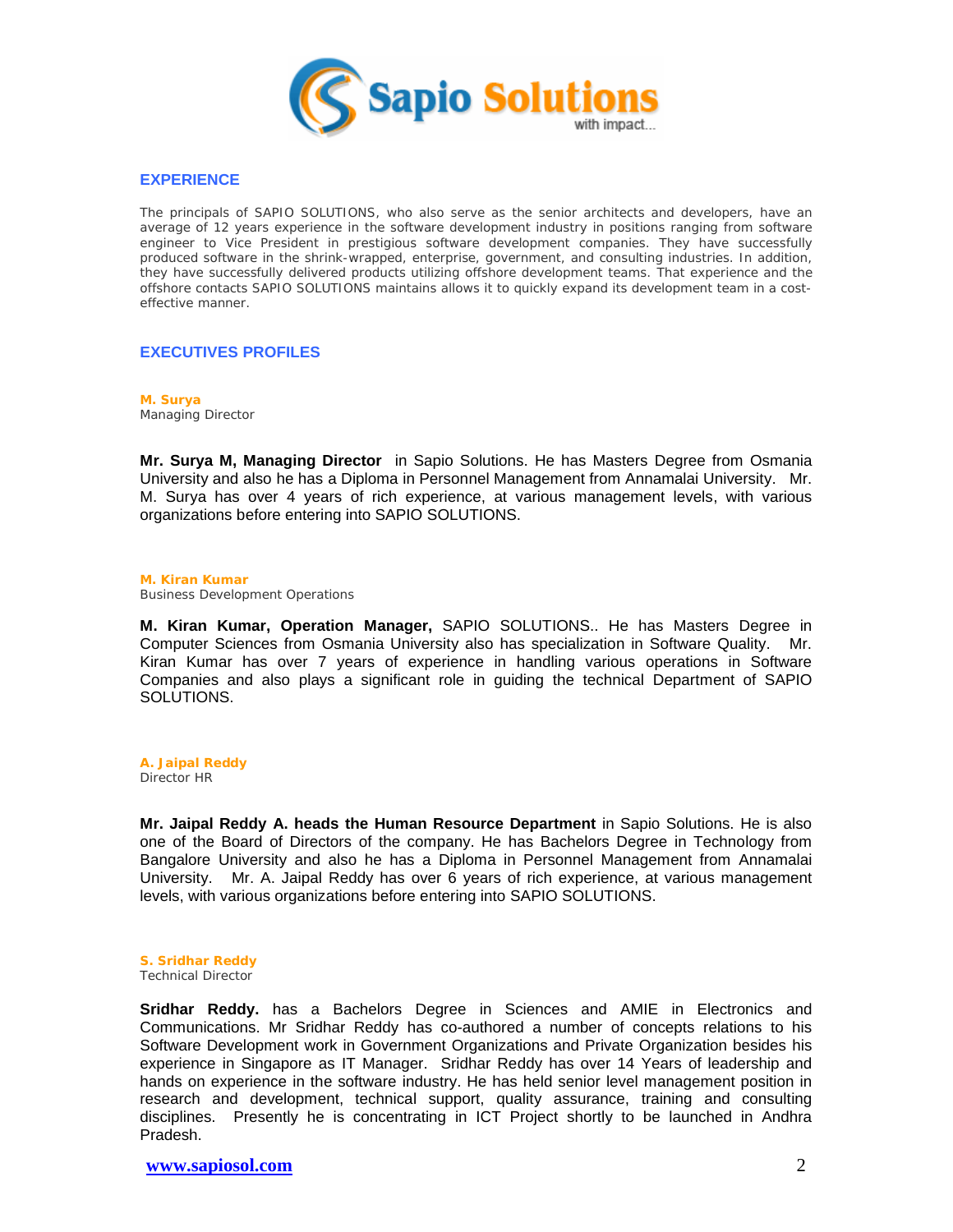

#### **TECHNOLOGICAL INFRASTRUCTURE**

#### **Internet Connectivity**

- Dedicated Internet Access and backup broadband connectivity, providing for multiple redundancies
- Firewall Protection for the entire network ensuring complete data, information, and site security
- IBM Server for Authentications and Data backups to ensure data security and store huge databases.
- Latest Virus protection and intrusion detection software, safeguarding data and Workstations
- Powerful LAN Backup and Business Continuity Procedures ensure quick and effective data recovery
- UPS systems which ensure that no data loss occurs due to power failures
- 24 hour security in the building
- The SAPIO SOLUTIONS Team A skilled, tech-savvy development team that can make Your eSuccess a Reality

### **IT Professionals**

**SAPIO SOLUTIONS PVT. LTD.** has a dynamic team of IT professionals spanning diverse academic backgrounds, experience and skill levels. The tremendous capability of our team is evident in the projects executed for our clients throughout the world.

#### **Project Management Capabilities**

- Resource acquisition and allocation based on functional expertise and client requirements
- Critical Path Analysis of the overall project
- Performance monitoring and effectiveness analysis
- Weekly/monthly review of project status by executive management
- Risk management over the life of the project
- **•** Information extraction and integration
- Product quality stabilization
- Rapid application delivery

# **OUR ONSHORE-OFFSHORE SOLUTIONS EXPERTISE AND TECHNICAL SKILLS SET**

### **Our Solutions Expertise:**

- B2B and B2C ECommerce Solutions
- Supply Chain Management, Inventory and Product Catalog Management System
- Customer Relationship Management System
- Web Analytics & ROI Tracking
- Event Management and Reporting System
- Content Management and Information Portal Solutions
- **•** Application Integration
- Sales Force Automation
- Wireless Applications & Mobile Internet Toolkits
- **Human Resource Management System**
- **•** Performance Evaluation & Appraisal System
- Office Automation Software
- Project Management Tools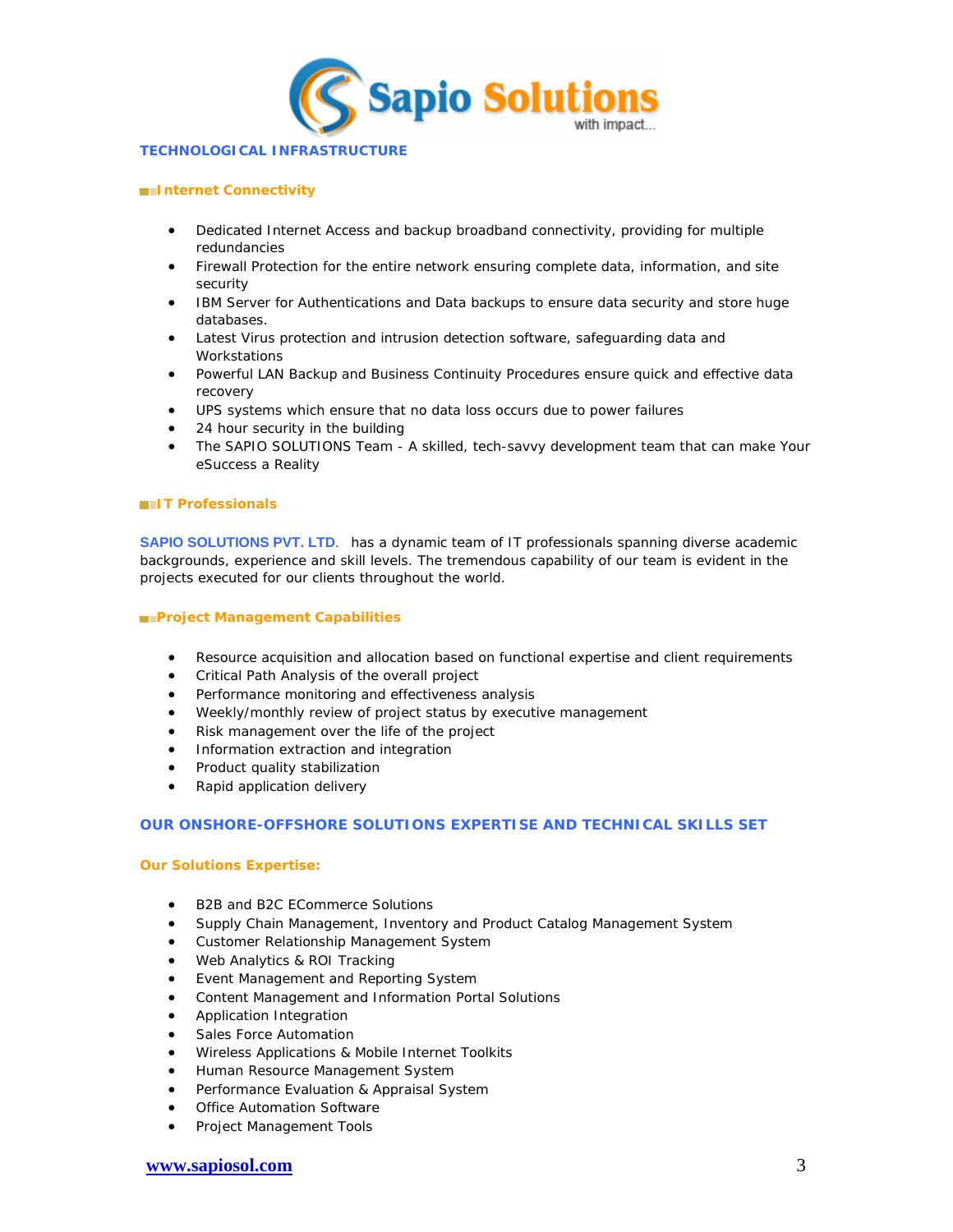

# **SAPIO SOLUTIONS TECHNICAL SKILLS SET:**

| <b>Programming Languages</b>                                                                                                                                                                                                          |                                                                                                                                                                                                   |
|---------------------------------------------------------------------------------------------------------------------------------------------------------------------------------------------------------------------------------------|---------------------------------------------------------------------------------------------------------------------------------------------------------------------------------------------------|
| ASP, ASP.NET, ADO.NET<br>Visual Basic, VB.NET<br>Microsoft Visual C++ / MFC / ATL / STL,<br>Borland $C++$ / OWL<br>Java<br><b>JSP &amp; Java Servelet</b><br>Microsoft Visual $J++$                                                   | Java Script, VB Script<br>HTML, DHTML, XML<br>$\bullet$<br><b>PHP</b><br>۰<br>CGI<br>۰<br>SQL (SQL92, SQL extensions for<br>$\bullet$<br>various RDBMS)                                           |
| Technologies                                                                                                                                                                                                                          |                                                                                                                                                                                                   |
| Windows DNA / .Net<br>$\bullet$<br>Win32 API<br>COM/DCOM, ActiveX, OLE- MTS, MSMQ<br>ODBC, DAO, OLE DB<br>J2SE (JDK 1.2) ,J2EE EJB (Enterprise Java<br>Beans) RMI / CORBA                                                             | XML/XSL, XSLT<br>$\bullet$<br>SAX, SOAP, Web Services<br>$\bullet$<br>WML, WMLT<br>$\bullet$<br><b>Crystal Reports</b><br>$\bullet$<br>TCP/IP, sockets<br>$\bullet$<br><b>WAP</b>                 |
| Databases / RDBMS                                                                                                                                                                                                                     |                                                                                                                                                                                                   |
| <b>MS SOL Server</b><br>$\bullet$<br><b>Microsoft Access</b><br>Oracle (PL/SQL, OCI)<br>$\bullet$<br><b>Microsoft Visual FoxPro</b><br>$\bullet$                                                                                      | <b>IBM DB2</b><br>۰<br><b>IMS</b><br>$\bullet$<br><b>XML SQL</b><br>$\bullet$<br><b>MySQL</b><br>۰                                                                                                |
| <b>Operating Systems / Platforms</b>                                                                                                                                                                                                  |                                                                                                                                                                                                   |
| MS Windows NT / 95 / 98 / 2000 / XP<br><b>UNIX</b>                                                                                                                                                                                    | Linux<br>۰<br><b>SUN Solaris</b>                                                                                                                                                                  |
| <b>Application / Web Servers</b>                                                                                                                                                                                                      |                                                                                                                                                                                                   |
| Microsoft IIS<br>Microsoft Commerce Server 2000<br><b>Microsoft Terminal Server</b><br><b>Microsoft Transaction Server</b><br>Microsoft SharePoint Server<br>MS Exchange Server 2000                                                  | <b>BEA WebLogic</b><br>۰<br>Oracle 9i AS<br>۰<br><b>IBM Web Sphere</b><br>۰<br><b>Netscape Enterprise Server</b><br>$\bullet$<br><b>Netscape Application Server (NAS)</b><br><b>Apache Tomcat</b> |
| <b>Software Engineering Tools</b>                                                                                                                                                                                                     |                                                                                                                                                                                                   |
| Microsoft Visual Interdev<br>$\bullet$<br>Microsoft Visual Studio, NET<br>$\bullet$<br>Microsoft .NET Mobile Web SDK<br>Microsoft Visual SourceSafe<br>Microsoft Project<br><b>Rational Clear Case</b><br><b>Enterprise Architect</b> | <b>Norton Ghost</b><br>۰<br>Developer/Designer 2000<br>۰<br><b>Install Shield</b><br>۰<br><b>Symantec Visual Cafe</b><br>۰<br><b>IBM Visual Age</b><br>۰<br>J Builder<br>٠                        |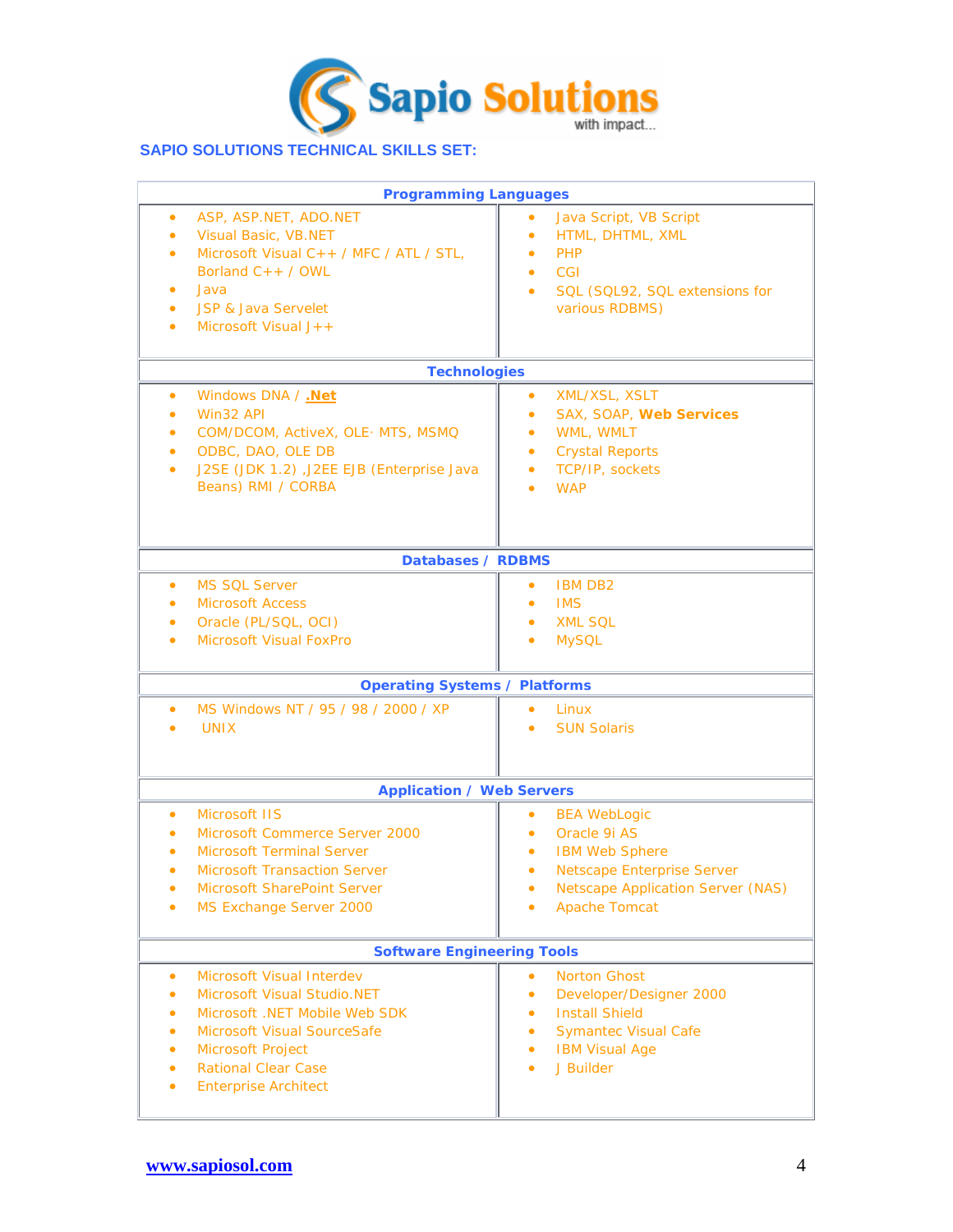

#### **WHY SAPIO SOLUTIONS?**

### **SAPIO SOLUTIONS specializes in:**

- **eCommerce Solutions and eBusiness Consulting**
- **Custom Web Application Development**
- **Application Integration**
- **Customer Relationship Management**
- **Supply Chain Management**
- **Outbound Call centre Services**

### **SAPIO SOLUTIONS** Solutions are:

- · Built on the State of Art Technology and latest Application Architecture
- · Comprehensive and Progressive
- · Timely delivered and Cost Effective

Our innovative solutions and aggressive use of the latest technologies help clients address challenging business decisions and improve their bottom line through positive returns on their IT investments.



Innovative software **Competitive Advantage**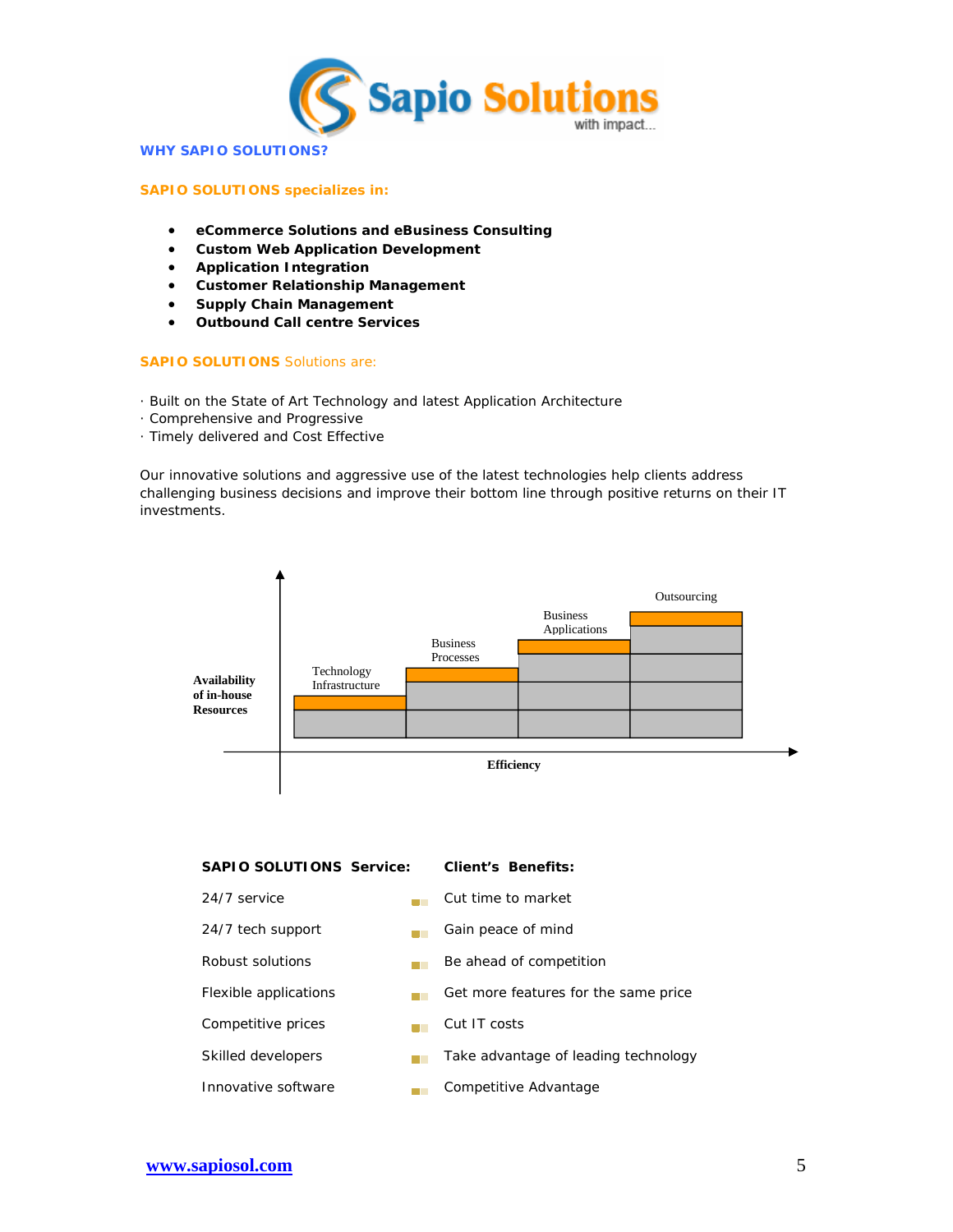

# **E-COMMERCE SOLUTIONS**

Whether you already sell products online or are about to start doing so, SAPIO SOLUTIONS can help you assess your needs and plan the necessary steps to transform your web site into an e-Success story. Dozens of clients have come to trust our ecommerce solutions and achieved unprecedented growth and returns. SAPIO SOLUTIONS understands that your web site needs to be seen and your voice needs to be heard on the Internet.

### **We offer:**

- **Site Design and Development -**Your Web site is your corporate face on the fastest information highway. Check our Featured users to see how our **ecommerce website development** expertise has helped our customers develop a unique and memorable identity.
- **Content Management -** You need to send the right message to your customers, suppliers, and employees! Our content management experts will work one-on-one with you to devise the message that will exert the right impact. Call us toll free 866-486-8876
- **Backend Integration -**Your web site and storefront are just the tip of the iceberg. The real potential of the Internet, however, lies in the backend integration of various applications that can streamline your business processes. Cut time to market and operating costs now with our ecommerce solutions development expertise!
- **Analytics (Measure, Analyze, Optimize) -**You want to boost your ROI? Track ->Analyze -> Optimize. We can help you analyze how visitors utilize your shopping cart and how they move through the entire sales cycle. With such Analytics, you can quickly adjust to serve your customers' needs better than your competitors.
- **Online Marketing (MachMail, SEO, PPC) -**You can increase your reach overnight! You can target your reach! You can sell more, a lot more! We can help you get the highest value for your advertising dollars.
- **Operations Management (Customer Service, Tech Support)**
- **Programming -**Whether you just need a number of features to be custom programmed in your existing application or an entirely new custom application, you can trust our experienced programmers to develop a state-of-the-art application targeted to your unique needs. We work around your budget and time schedule to achieve 100% customer satisfaction. Highest Quality! Fast! Cost-effective!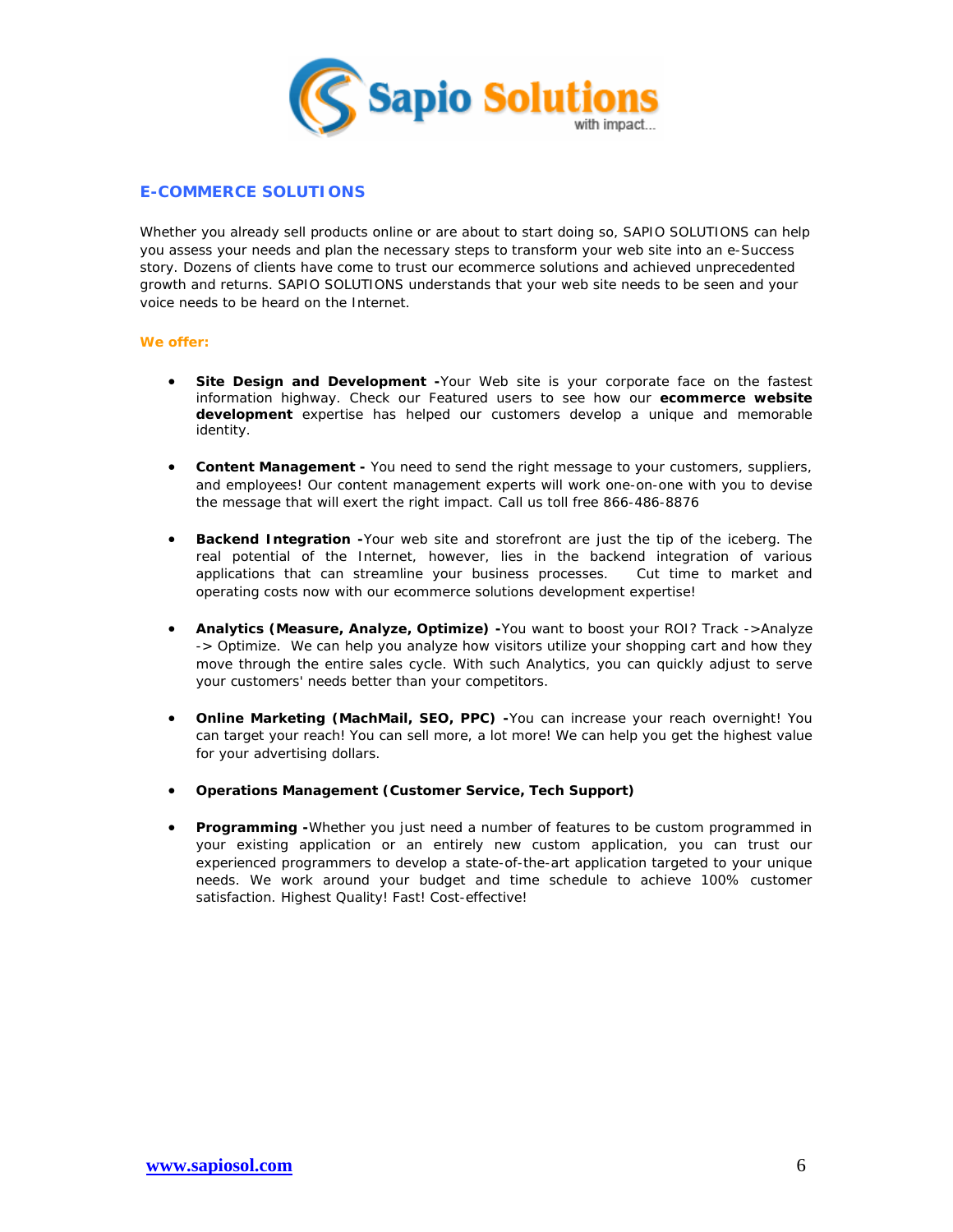

# **QUALITY ASSURANCE**

SAPIO SOLUTIONS is committed to delivering quality software products and services that fulfill all the needs and expectations of our customers.

SAPIO SOLUTIONS is an **offshore programming** company that:

- Strives for excellence in all areas of its business
- Guarantees the quality of its software products at all stages of development
- Builds in the highest quality in all its applications

Quality is no longer an oral guarantee given over a handshake, but a well-defined set of criteria applied to the entire development process. At Sapio Solutions, we guarantee the utmost level of quality in our operations by rigorously applying the following methodologies:

- Implementing the ETVX model developed by IBM Corporation
- Holding periodic Quality Training programs to enhance the performance of all employees
- Organizing International training exchange between our development centers in U.S. and India
- Inspecting the quality of the applications at all levels of development
- Implementing Extensive Testing methodologies by our in-house Testing team
- Developing effective internal testing mechanisms

Our experienced project managers utilize high-quality techniques and procedures to assure quality at all stages of software development such as:

- · Planning
- · Tracking
- · Control
- · Transition Management
- · Issues Management
- · Implementation
- · Documentation
- · Communication
- · Review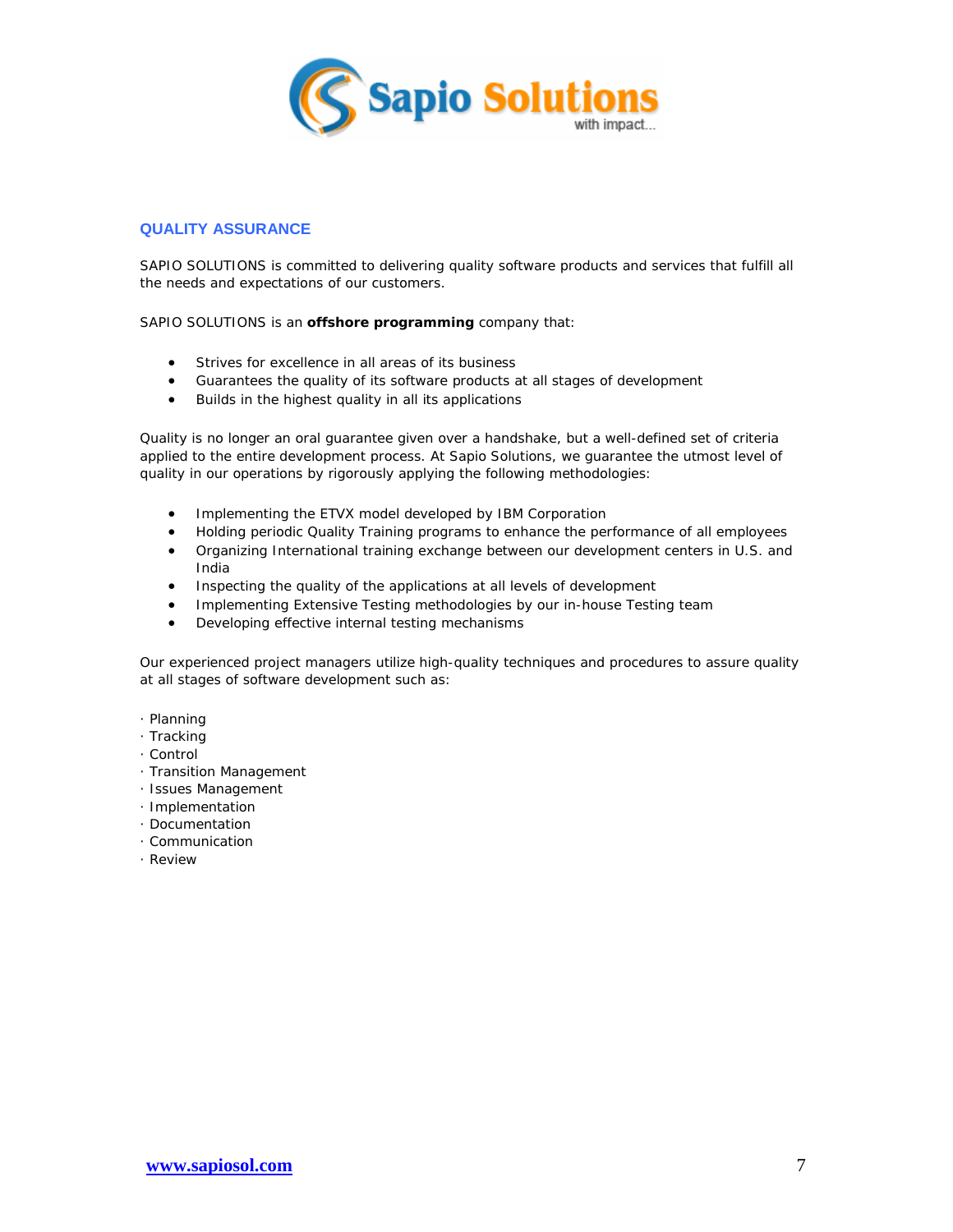

# **APPLICATION INTEGRATION**

In the current competitive environment companies need integrated E-business systems to anticipate and react to customer's requirements, collaborate with suppliers and partners and identify and exploit new opportunities quickly and effectively.

SAPIO SOLUTIONS's Application Integration services feature integration solutions that provide faster time-to-market and a massive ROI advantage for E-business Infrastructure leaving you to focus on strategic issues. Our industry knowledge, and pool of technically trained staff help us to offer reliable Application Integration services consistently. We deliver cost effective solutions without compromise in quality and on time.

By Integrating Your Systems, SAPIO SOLUTIONS helps You:

- Improve your ROI
- Decrease overhead costs
- Shorten transaction time
- Enhance your customer satisfaction
- Increase inventory turnover

# **SCOPE OF E-BUSINESS APPLICATION INTEGRATION**

- Integrate with your suppliers
- Internal applications (accounting software like Quick Books, ERP systems, CRM applications)
- Online Payment gateways like Authorize.net, Verisign Payflow, Payfuse, LinkPoint, Paypal, Protx, and many more
- Shipping Carrier Integration with UPS Online Tools, UPS WorldShip, FedEx, DHL, Canada Post, USPS

SAPIO SOLUTIONS has completed numerous integration projects such as the impressive Costume Zone system, and has the expertise to interconnect your various applications in ways you never thought possible:

**Step 1: Placing an order on your website**

- Shipping cost is determined in real time and added to the total of the transaction
- The system automatically places an order with your supplier
- Customer's address and credit card number are matched in real time and a score is assigned to the transaction

**Step 2: Placing the order with your supplier**

- You confirm the purchase order over the phone's web browser
- Your system directly interacts with the suppliers via XML
- In case, an order can be accepted only by fax, the vendor is automatically sent a fax requesting more stock

**Step 3: Shipping the order**

- The warehouse closest to the customers receives a notification about the new order· The tracking number is recorded and printed on the shipping label
- The customer immediately receives an email confirming the shipment with a link that allows him/her to track the package

**Step 4: Tracking the package**

- The package can be tracked by your software
- The order is automatically marked as complete upon delivery
- Your accounting software receives the transaction details along with the actual shipping cost, and automatically balances the account of the customer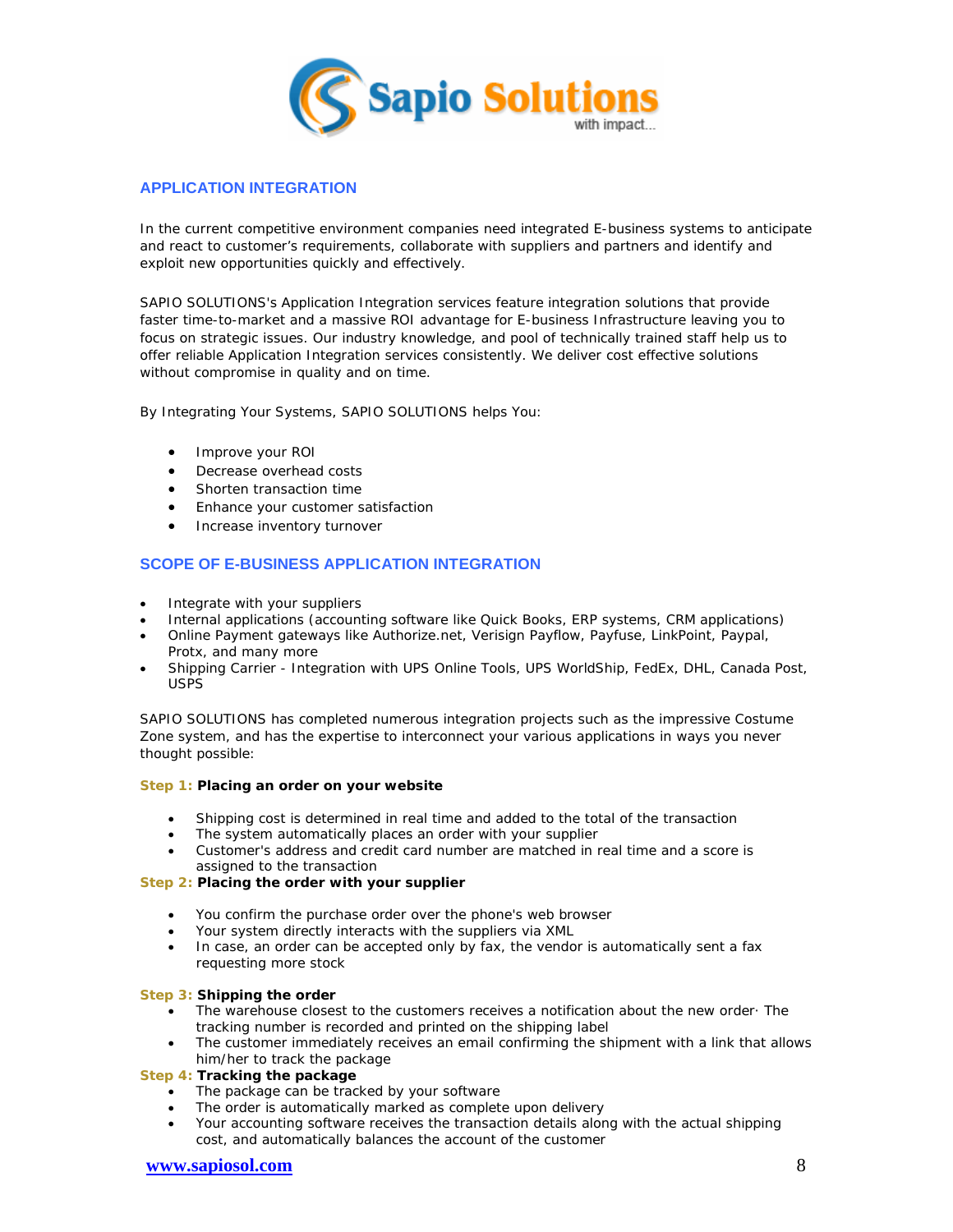

# **CUSTOM APPLICATIONS DEVELOPMENT**

Enter the world of web applications! Ranging in scope from supply chain and customer relationship management to human resource management, this new breed of web-based systems can be accessed from any Internet browser on any platform.

SAPIO SOLUTIONS has a long track record of developing fully integrated web-based applications, such as supply chain management systems designed specifically for small businesses.

### **What our application can do for you:**

- Reduce infrastructure costs
- Eliminate travel expenses
- Improve time to market
- Provide you with reliable and secure communications
- Flexibility of operations

## **CUSTOMER RELATIONSHIP MANAGEMENT (CRM)**

SAPIO SOLUTIONS designs solutions to improve communication between you and your customer. SAPIO SOLUTIONS helps you increase business productivity and reduce cost. Our solutions are designed and developed using cutting-edge technology by our expert CRM team of developers. SAPIO SOLUTIONS solutions enhance your current CRM strategy by providing efficient and easy to use methods of communicating with your customers.

We understand that technology alone is not the only way to success, and that's why we combine our **technical expertise** with your business objectives in order to serve you better. We integrate several **integrated applications** to form a CRM system, which can help you maximize profitability and customer satisfaction. Our solutions can help you integrate a multi-channel CRM strategy effectively and efficiently. We give our best to maximize returns on your customer database. Our solutions are available as an integrated enterprise suite of applications or as stand-alone applications.

**Soft Manage** is one of our CRM offerings. It is a high performance web-based email management system that enables your company to route, track and respond to high volumes of customer emails and web form submissions.

The features list of **Soft Manage** includes, but is not limited to:

- Multiple Users and Message locking
- Configurable Security Roles
- Pre-Response Templates
- Threaded Conversation Technology
- **•** Flexible Routing Rules
- **•** Comprehensive Reporting Tools
- Web-based hosted solution

Soft Manage gives your company best-of-breed functionalities for every aspect of online service, sales and marketing operations, from workflow and routing, to agent productivity to management and administration.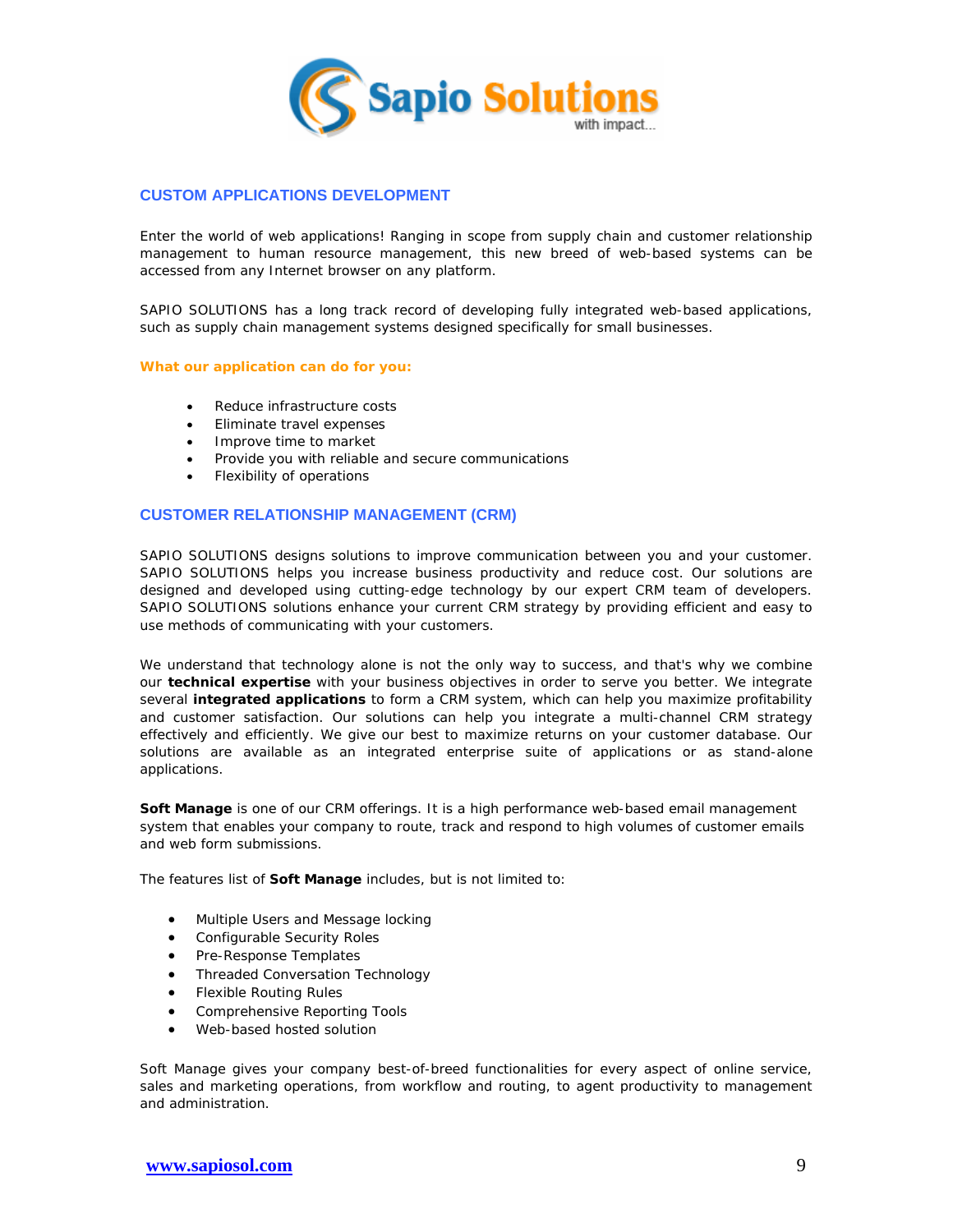

# **SAPIO SOLUTIONS'S OFFSHORE OUTSOURCING MODEL**

**(Minimum Risk - Maximum Success)**

**SAPIO SOLUTIONS** is a global Information Technology (IT) consultant and services provider. We help businesses succeed and gain competitive advantage through effective use of information technology.

"Companies outsourcing IT requirements outperform the S&P and NASDAQ during recessions" **Morgan Stanley Dean Witter**, Feb 2001



# **WHY OUTSOURCE TO SAPIO SOLUTIONS?**

**Offshore Outsourcing** with SAPIO SOLUTIONS accomplishes more than just cost savings. Offshore Outsourcing can help your organization meet strategic business objectives bringing about a fundamental positive shift in the business process.

Our Global Software Delivery Model helps to step up cost savings and deal with the ever-increasing demand for your business to advance the speed and proficiency of your IT services, with the following benefits:

- **Considerable Cost Advantage** Our **Offshore Software Development cuts your operational cost up to 50%** compared to the cost for the same or similar service in your geographical area.
- **Faster Lead Times** SAPIO SOLUTIONS clients can utilize our **state-of-the-art infrastructure** at our offshore development center to instantly mobilize the man-power to start any new project. Offshore teams can be swiftly assigned tasks, shortening the lead time for the project start-up.
- **World Class Quality Service Offerings** The quality of Sapio Solutions are second to none. We develop long-term mutually beneficial relationships with our clients in the field of Offshore IT Outsourcing and maintain those relationships forever.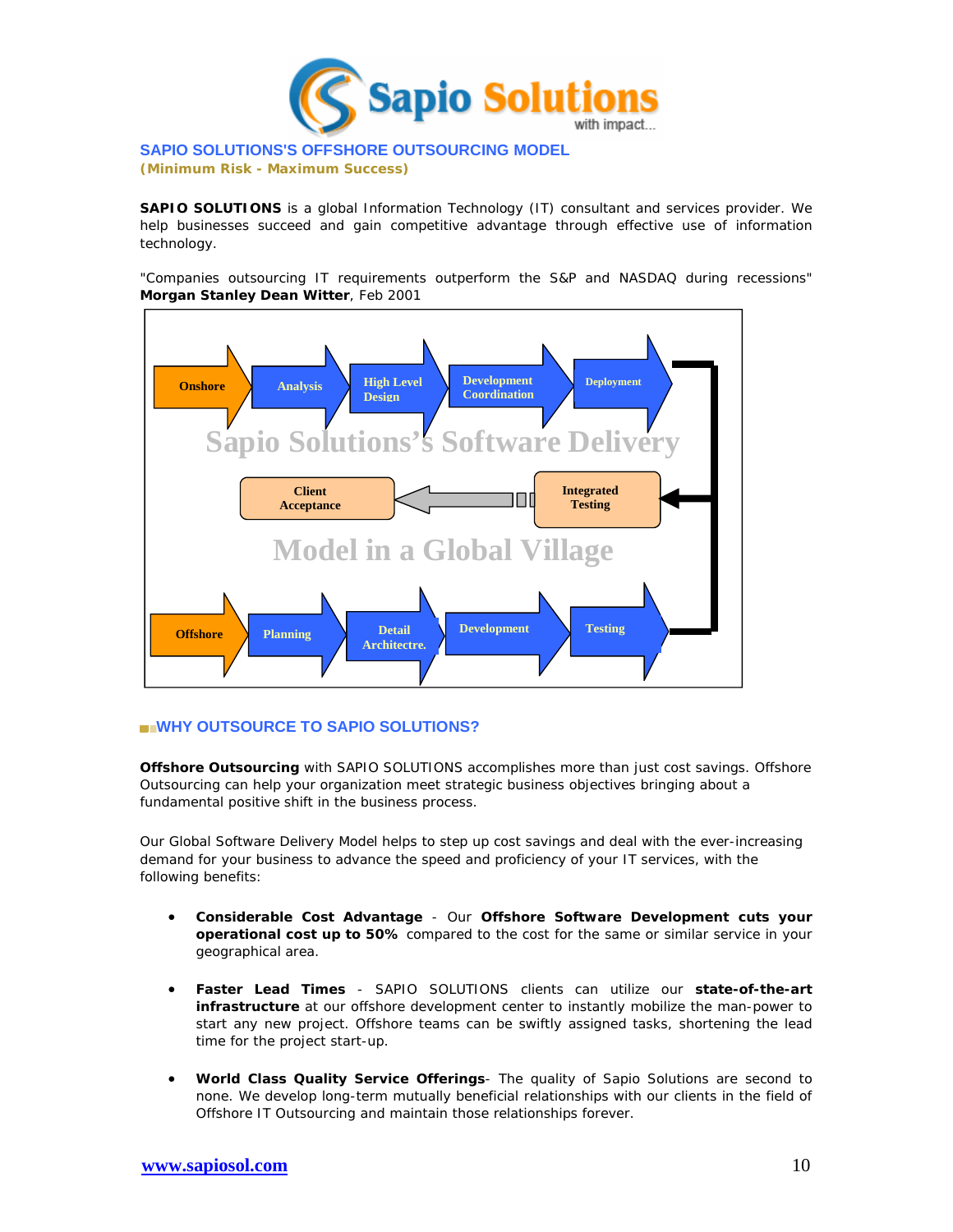

- **Enhance Company Focus** Sapio Solutions appreciates a company's need to focus on their core objectives. By utilizing Sapio Solutions Offshore Outsourcing Services, companies can more effectively and efficiently free themselves from non-core or less critical business functions. This means that instead of assigning resources to areas, which are not in your proficiency, you can concentrate your resources on meeting your customers' needs.
- **Generate Revenues with New Service Offerings** SAPIO SOLUTIONS offers you the flexibility of reselling our capabilities in addition to concentrating on your core competence. With our specialization in **eCommerce solutions**, we enable you to offer complete business solutions, bringing in additional revenues and ultimately strengthening your competitive market position.
- **Access to State-Of-The-Art Support Facilities** Harness our 24-hour service model based on different time zones in different parts of the world! We ensure quality investments in offshore technology and various offshore methodologies to serve you better. Our specialization and expertise gives you a competitive advantage, avoiding the cost of chasing technology and training.
- **Faster Time to Market** By supplementing your organization with discriminatory talent in remote locations, technology solutions are executed faster. You realize your payback faster.
- **Risk Mitigation** Sapio Solutions's Global Software Delivery Model is a structure for risk diminution in an offshore environment. We use distinct, agreed-upon and assessable performance metrics. Every Offshore Outsourcing relationship has issues and experiments based on changing requirements. We can respond to the possible changes and at times address them in early stages to make our relationship more valuable.
- **Leverage Our Expertise** Personnel is typically an organization's largest expense. Replacing your investment in personnel with Offshore Outsourcing Services is a major cost effective strategy. Our Global Software Delivery Model allows you to dramatically cut your IT costs without any decrement in quality or service levels.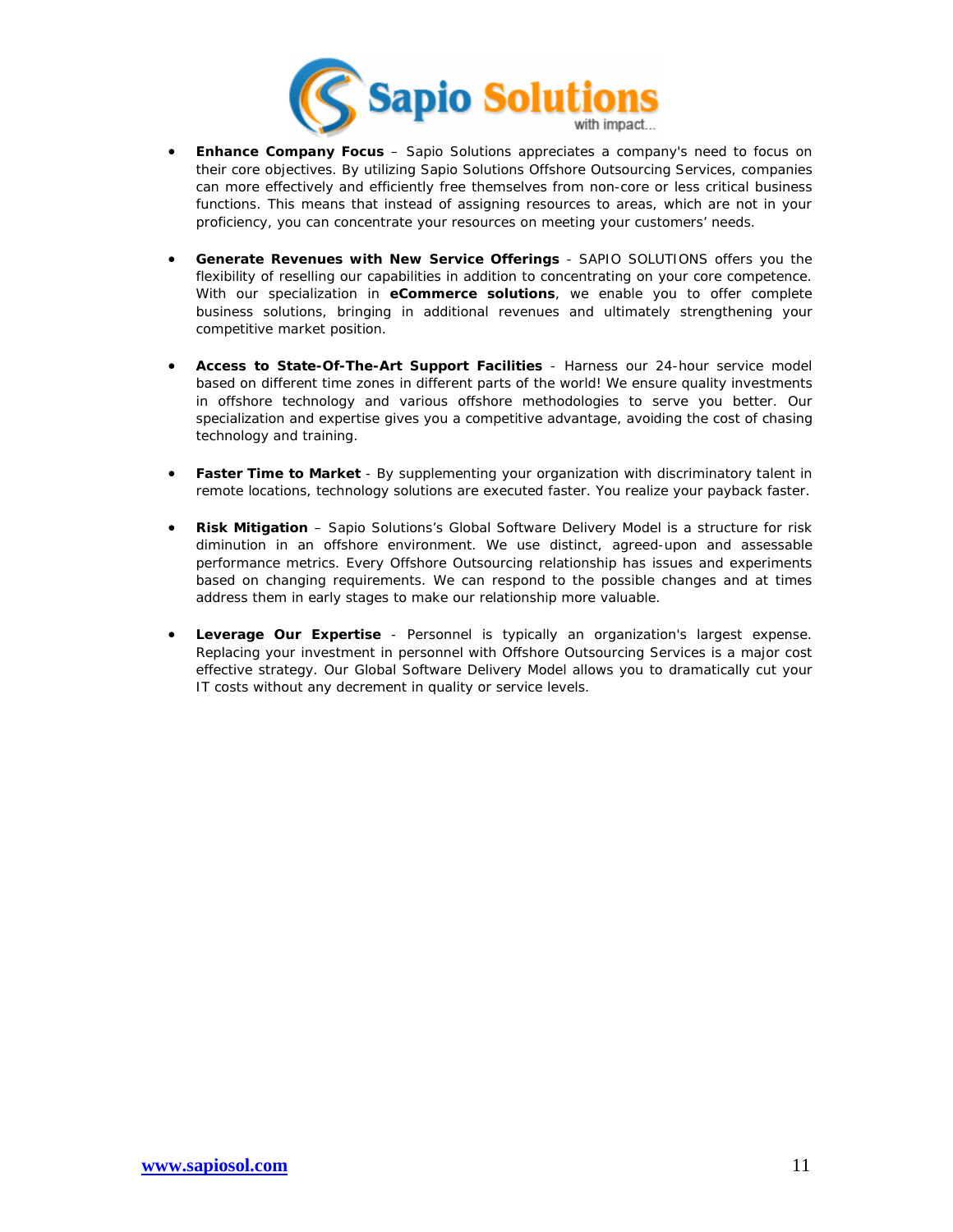

# **Quality Assurance**

**SAPIO SOLUTIONS** uses cutting edge quality procedures and models to ensure the excellence of its applications at all stages of development.

# **RELATIONSHIP AND PRICING MODELS**

In an unpredictable economy, businesses need to counteract market changes with flexible innovative business strategies. The right partners will be the ones who stand by you in executing the response to these market changes. SAPIO SOLUTIONS offers you the following business models to ensure your competitive advantage in a changing marketplace. You have the option to combine one or more available models as part of your business strategy.

### **1) Time & Materials**

Through the Time & Material Business Model, SAPIO SOLUTIONS offers its clients the flexibility to alter specifications based on upcoming market trends. This model is suitable for projects, which, are in their initial stage of development where specifications have not yet been clearly defined. The client pays an hourly development fee; which is a fee agreed mutually at the time of contract signing. Hence, the cost is determined by the amount of time and resources expended. The client may revise the size of the SAPIO SOLUTIONS team, and at the same time, optimize the cost and duration of the project.

### **2) Fixed Price**

SAPIO SOLUTIONS follows a Fixed Price Business Model for projects that are specifically defined in terms of their requirements, schedules and project path. Under this business model, we work with our clients to define their expected deliverable outcomes to determine a mutually agreed fixed price. We leverage this model in areas where we have domain expertise and accurately defined evaluation processes to set up the resource devotion. Sapio Solutions's focus is to deliver consistency and excellence in executing projects in a timely and, cost efficient fashion.

### **3) Offshore Development Center (ODC) Model**

SAPIO SOLUTIONS has a state-of-the-art development center in India, which enables its clients to leverage the technical expertise of India and the business agility of the U.S. Through this model we serve our clients with highly experienced professionals with varied **skill sets**, resources, flexibility and time-to-market advantages allowing them to enjoy the long term gains of **offshore outsourcing**. In other words, our offshore development center operates as an extension to clients' existing software engineering business. We strictly adhere to clients' business critical objectives while mutually considering the ideas, design validations, development processes, test plans and schedules for implementing the project under consideration.

#### **4) ODC - Transfer model**

Along with the Offshore Development Center Model, SAPIO SOLUTIONS offers its clients the flexibility of assigning dedicated personnel to the client, if required and proposed. On proposal and equally affordable terms, concerned personnel can be transferred to the client site for a specified project's duration.

# **5) Intellectual Property Licensing**

At SAPIO SOLUTIONS, Intellectual Property is viewed as a profit center, which involves legal, technical as well as business considerations. Working as the clients' software developer and supplier, SAPIO SOLUTIONS does not own the intellectual property of the work done for its clients. The client owns the intellectual property, until unless specified and agreed mutually. However, SAPIO SOLUTIONS also develops **software products** and components completely at its own cost, which are clearly identifiable in a project assigned to and developed by SAPIO SOLUTIONS. SAPIO SOLUTIONS can provide these products and components at incremental costs to its clients, when required and proposed by the client.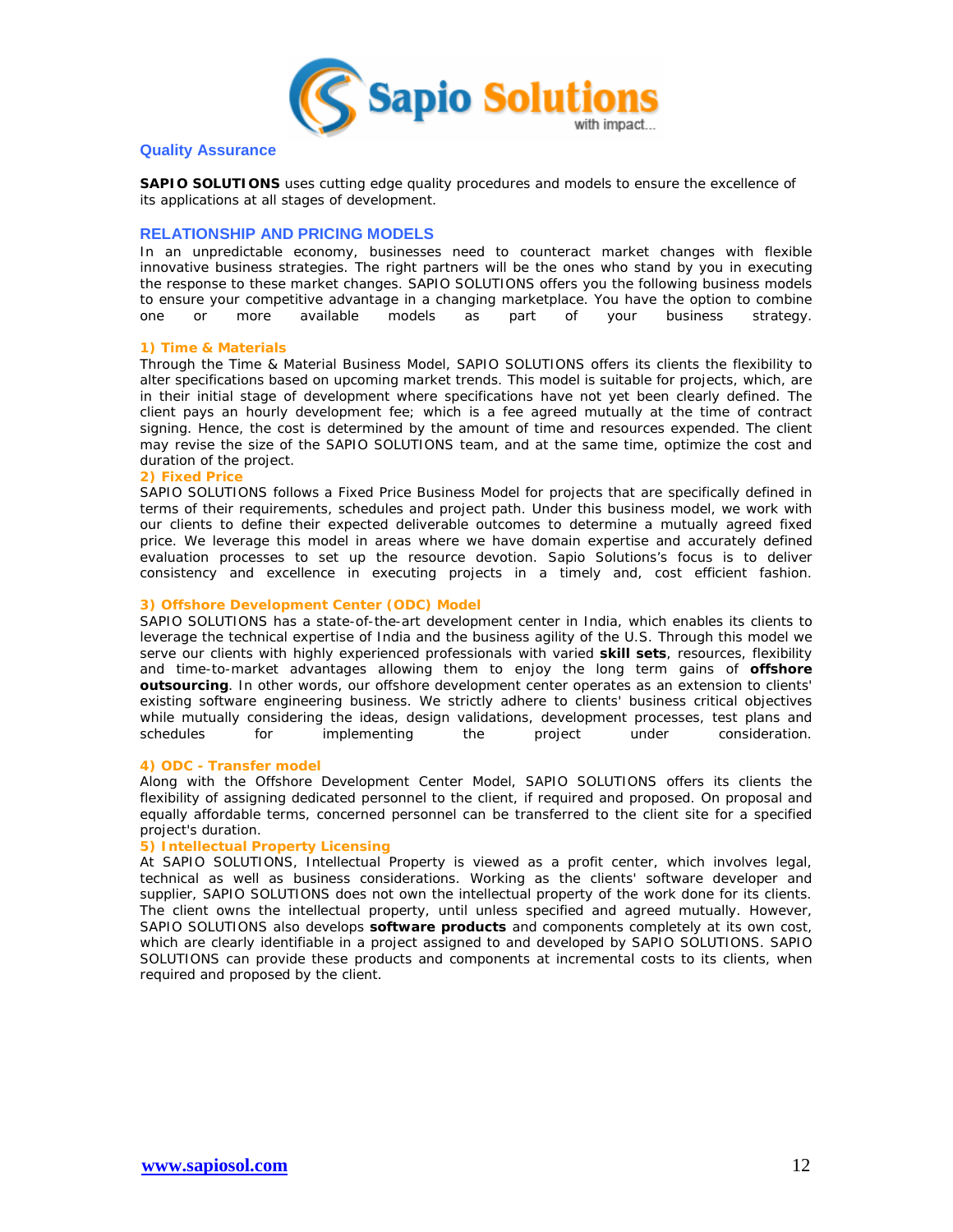

# **SUPPLY CHAIN MANAGEMENT (SCM)**

SAPIO SOLUTIONS offers SCM solutions that allow you to quickly react to events as they occur. Our SCM applications bring together optimization capabilities and execution functionalities. Our SCM expert development team develops solutions, which are easy to use and customizable for both manufacturers and their suppliers. These solutions are developed using technologies to help cut costs and increase responsiveness by sharing business-critical information in real-time.

SAPIO SOLUTIONS designs solutions keeping in mind the unique challenges that businesses face today. Our SCM solutions will let you manage your business effectively whether you are operating traditional distribution centers or a totally web-based distribution company. We integrate and automate your business-critical functions. Across your supply chain, starting from inventory management, to financial reporting, **SAPIO SOLUTIONS solutions** take expert care of the supplier and customer interactions.